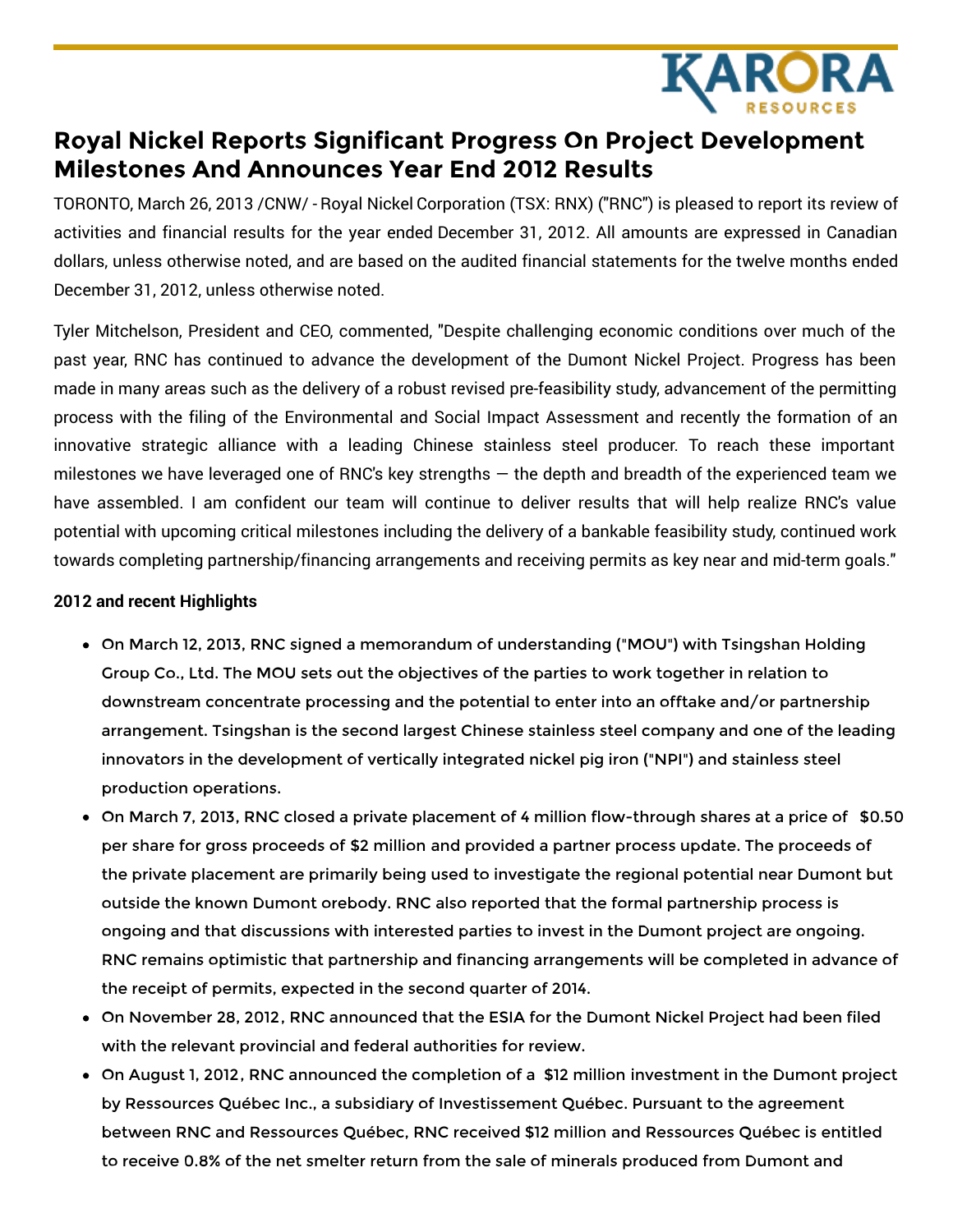received a 2% undivided co-ownership interest in the property. RNC has the right to repurchase, at any time after the fifth anniversary, all or any portion of Ressources Québec's interest for \$10 million for each 0.2% of the net smelter return, to a maximum consideration of \$40 million for the entire interest (including the 2% interest in the property).

- On May 28, 2012, RNC announced that it had awarded a contract for the preparation of a feasibility study for its Dumont Nickel Project to Ausenco Limited and SRK Consulting. Ausenco and SRK collaborated in preparing both the initial and revised pre-feasibility studies for Dumont, released on November 1, 2011 and May 14, 2012, respectively. With the leverage provided by work already underway or completed during the pre-feasibility stage, the results of the feasibility study are expected to be announced by mid-2013.
- On May 14, 2012, RNC announced the results of the revised pre-feasibility study. Highlights of the revised pre-feasibility study (base case including trolley assist option) compared to the initial prefeasibility study filed on SEDAR in December 2011 include:
	- 31% increase in after-tax NPV  $_{8\%}$  to US\$1.4 billion; 19.5% after-tax internal rate of return ("IRR")  $^{\rm l}$
	- 16% increase in the initial 50 ktpd nickel production to 33 kt (72 million pounds or Mlbs) annually
	- 12% increase in production to 49 kt (108 Mlbs) annually during 19-year mine life; and a 7% increase in production to 29 kt (63 Mlbs) annually for the subsequent 12 years from processing of the lower grade stockpile
	- 10% increase in recoveries over life of the project to 45%; including an average recovery of 52% during the 19-year mine life
	- C1 cash costs<sup>2</sup> of US\$4.07 per pound (US\$8,973 per tonne), second quartile unit cash costs
	- o Diesel consumption reduced by 28% through use of electric trolley assist in haul trucks
- On April 16, 2012, RNC announced the completion of additional metallurgical testwork on production of by-product iron ore (magnetite) concentrate from the Dumont Nickel Project and an initial assessment of the marketability of the concentrate completed by CRU Strategies. This additional work confirms the potential to produce an iron ore by-product from the existing magnetic tailings stream in the Dumont pre-feasibility nickel recovery flowsheet.
- On January 18, 2012, RNC announced that it had engaged Rothschild as its financial advisor in planning, preparing and subsequently implementing the currently contemplated project financing for the Dumont Nickel Project.
- RNC incurred a net loss of \$9.2 million for the year ended December 31, 2012 compared to a net loss of \$7.8 million for the same period in 2011.

For the three months endedDecember 31, 2012, RNC incurred a net loss of\$1.6 million (\$0.02 per share) compared to a net loss of \$1.8 million (\$0.03 per share) in the same period last year. The lower loss is primarily due to a decrease in general and administrative expenses of \$0.8 million, which reflects a\$0.8 million reduction in the non-cash share based payments charge partially offset by an increase in the deferred income tax expense of \$0.6 million. For the year endedDecember 31, 2012, RNC incurred a net loss of\$9.2 million (\$0.10 per share) compared to a net loss of \$7.8 million (\$0.09 per share) in the same period last year. The increased net loss is primarily due to increased consulting fees of \$0.9 million due to higher project finance advisory costs and an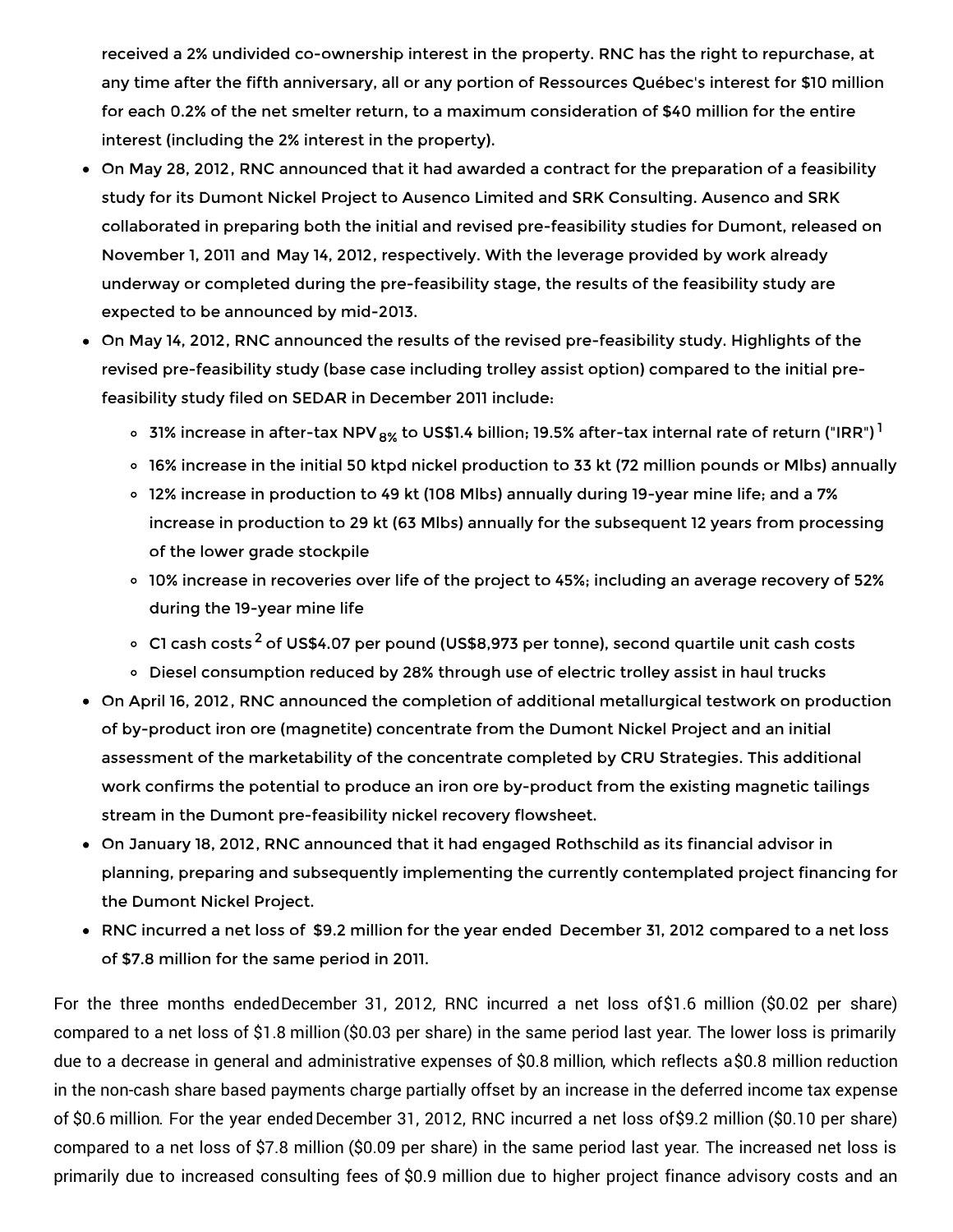increase in the non-cash share based payments charge of \$0.7 million due to a lower mark-to-market recovery adjustment.

- 1 Based on US\$9.00 per pound long term nickel price and CDN\$1.00 = US\$0.90 exchange rate. NPV and IRR calculated from assumed start of construction, January 2014 and based on October 2011 real costs.
- 2 C1 cash costs are defined as the cash cost incurred at each processing stage, from mining through to recoverable nickel delivered to the market, net of by-product credits.

## **Targeted Future Milestones**

\_\_\_\_\_\_\_\_\_\_\_\_\_\_\_\_\_\_\_\_\_\_\_\_\_\_\_\_\_

- Potential placement of long-lead orders beginning in 2013 driven by the project schedule and market-driven equipment lead times
- Completion of an NI 43-101 feasibility study technical report by mid-2013
- Receipt of permits in the second quarter of 2014
- Completion of partnership and financing arrangements expected in advance of the receipt of permits
- Start of construction following receipt of permits in 2014
- Project commissioning in late 2015 and production ramp-up in 2016

**Highlights of RNC's financial position are as follows**(in millions of dollars)**:**

|                                     | <b>December 31, 2012</b> | <b>December 31, 2011</b> |
|-------------------------------------|--------------------------|--------------------------|
| Cash position <sup>1</sup>          | 10.8                     | 19.7                     |
| Working capital <sup>2</sup>        | 15.4                     | 27.1                     |
| Tax credits receivable <sup>3</sup> | 9.7                      | 11.1                     |
| Total assets                        | 79.0                     | 86.4                     |
| Shareholder's equity                | 68.0                     | 76.7                     |

- 1 Includes Cash and Cash equivalents.
- 2 Working capital is a measure of current assets less current liabilities
- 3 Current portion of tax credits receivable is \$7.3 million (2011: \$10.5 million) and non-current portion is \$2.4 million (2011: \$0.6 million)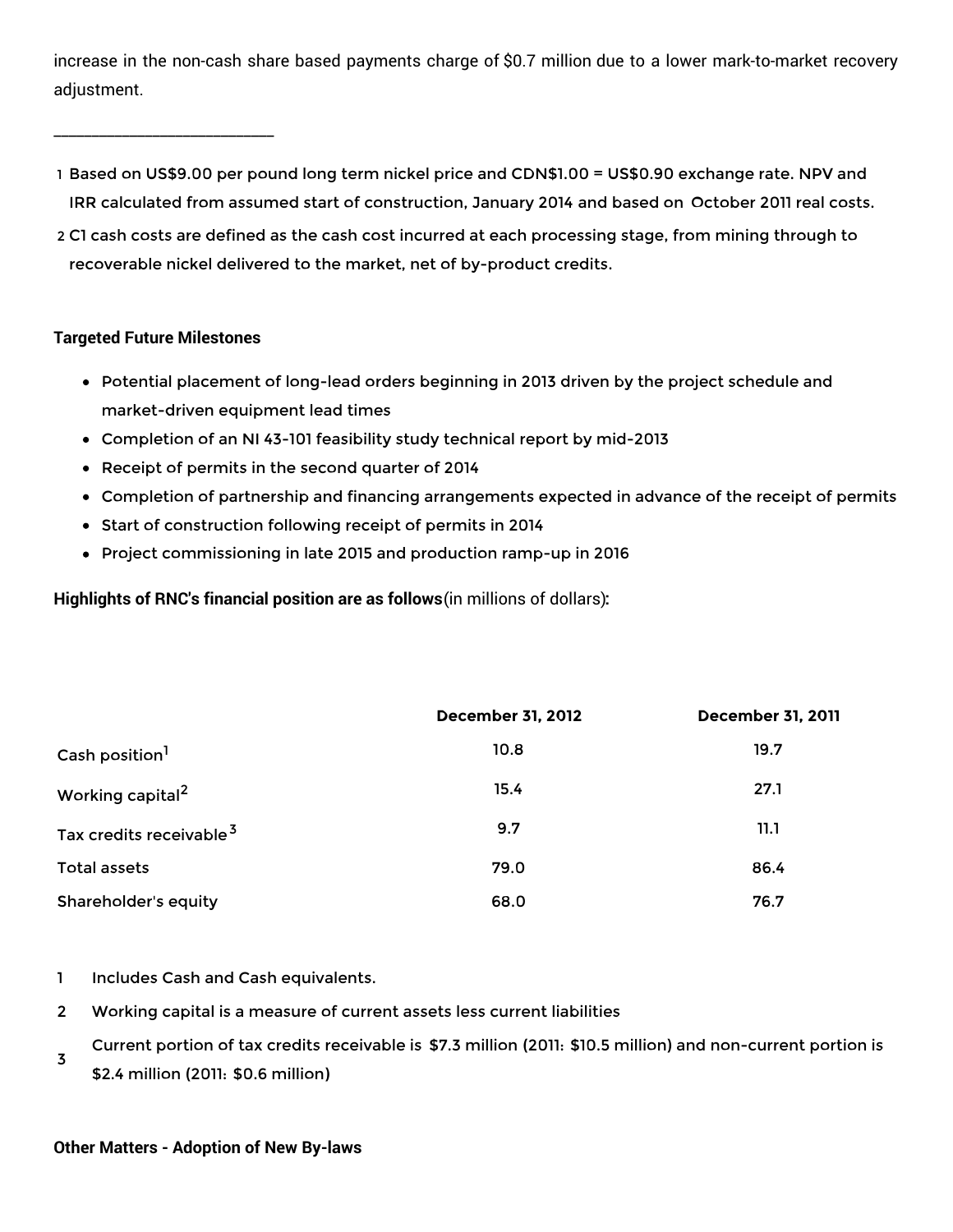O n March 26, 2013, RNC's board revised its corporate by-laws to reflect changes to the*Canada Business Corporations Act* ("CBCA"). In so doing, RNC took the opportunity to modernize its by-laws. The new by-laws are effective immediately and, in accordance with the CBCA, will be subject to confirmation by shareholders at RNC's next meeting of shareholders. Among other things, the new by-laws contain advance notice provisions, the purpose of which is to require that advance notice be provided to RNC in circumstances where nominations of persons for election to the board of directors of RNC are made by shareholders other than pursuant to the requisition of a meeting or a shareholder proposal in accordance with the CBCA.

Among other things, the advance notice provision fixes a deadline by which shareholders must provide notice to RNC of nominations for election to the board. The notice must include all information that would be required to be disclosed in a dissident proxy circular in connection with the solicitations of proxies for the election of directors under applicable corporate and securities laws relating to the shareholder making the nominations (as if such shareholder were a dissident soliciting proxies) and each person that such shareholder proposes to nominate for election as a director. In addition, the notice must provide information as to the shareholdings of the shareholder making the nominations, confirmation that the proposed nominees meet the qualifications of directors and residency requirements imposed by corporate law, and confirmation as to whether each proposed nominee is independent for the purposes of National Instrument 52-110. The deadline by which the notice must be delivered to RNC is set forth in the table below.

| <b>Meeting Type</b>                                                                                      | Nomination Deadline                                                                                  |  |
|----------------------------------------------------------------------------------------------------------|------------------------------------------------------------------------------------------------------|--|
|                                                                                                          | Annual meeting of Either (a) no fewer than 30 days and no more than 65 days prior to the date of the |  |
| <b>shareholders</b>                                                                                      | meeting or (b) no more than 10 days after the date of the first public filing or                     |  |
|                                                                                                          | announcement of the date of the meeting, if the meeting is called for a date that is                 |  |
|                                                                                                          | fewer than 50 days after the date of such public filing or announcement.                             |  |
| Special meeting of No more than 15 days after the date of the first public filing or announcement of the |                                                                                                      |  |
| shareholders                                                                                             | date of the meeting.                                                                                 |  |
| (which is not also                                                                                       |                                                                                                      |  |
| an annual                                                                                                |                                                                                                      |  |
| meeting)                                                                                                 |                                                                                                      |  |

A full copy of the new by-law is being filed under RNC's profile on SEDAR a[twww.sedar.com](http://www.sedar.com).

## **About Royal Nickel Corporation**

Royal Nickel Corporation is a mineral resource company focused primarily on the exploration, evaluation, development and acquisition of base metal and platinum group metal properties. RNC's principal asset is the Dumont Nickel Project strategically located in the established Abitibi mining camp, 25 kilometres northwest of Amos, Quebec. RNC has a strong management team and Board with over 100 years of mining experience in the nickel business at Inco and Falconbridge. RNC's common shares trade on the TSX under the symbol RNX.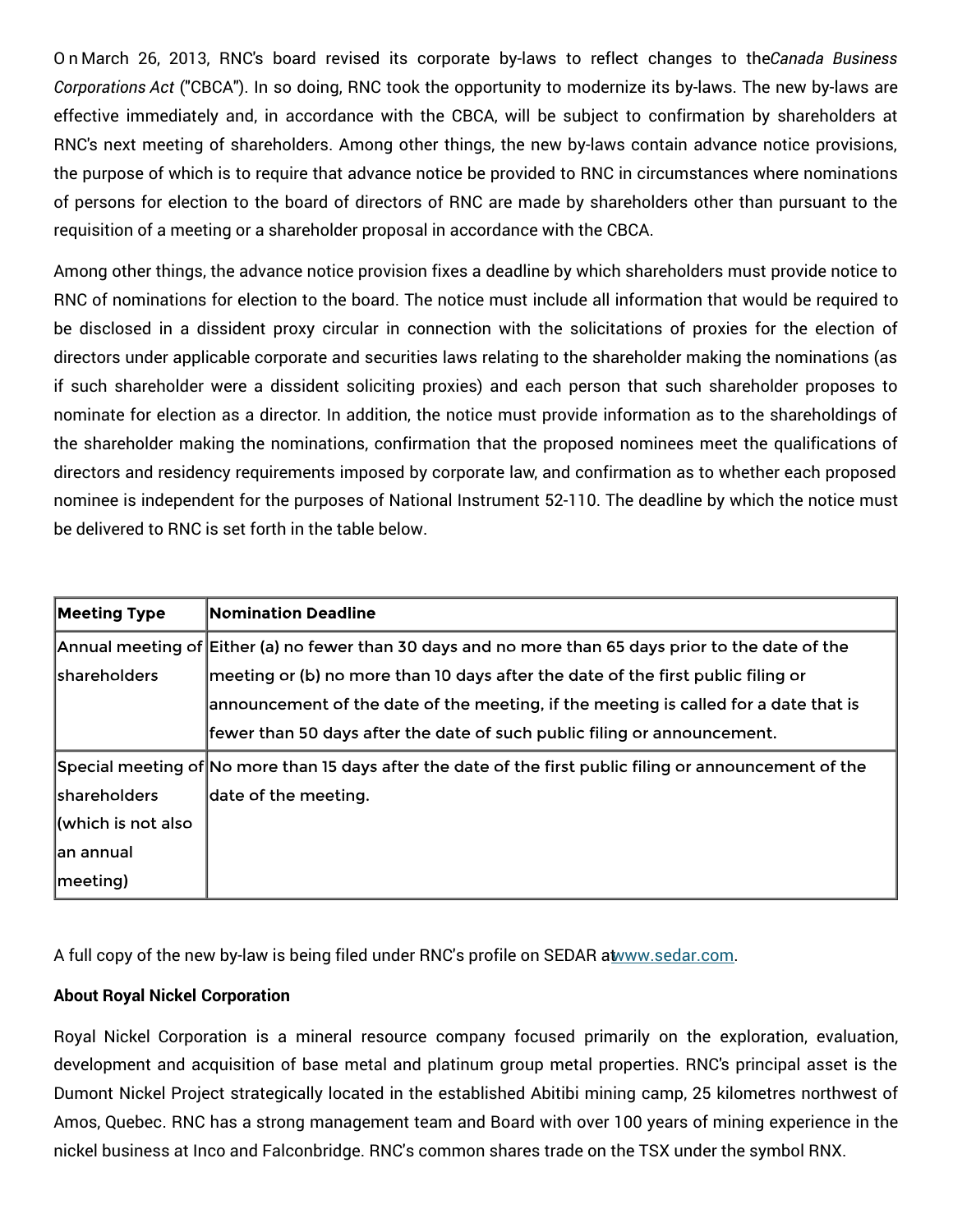Unless otherwise indicated, RNC has prepared the technical information in this news release ("Technical Information") based on information contained in the pre-feasibility study dated June 22, 2012, relating to the Corporation's Dumont Nickel Project and news releases (collectively the "Disclosure Documents") available under RNC's company profile on SEDAR at [www.sedar.com](http://www.sedar.com). Each Disclosure Document was prepared by or under the supervision of a qualified person (a "Qualified Person") as defined in National Instrument 43-101 of the Canadian Securities Administrators. Readers are encouraged to review the full text of the Disclosure Documents which qualifies the Technical Information. The Technical Information is subject to the assumptions and qualifications contained in the Disclosure Documents.

#### *Cautionary Statement Concerning Forward-Looking Statements*

*This news release contains "forward-looking information" including without limitation statements relating to key milestones for 2013 and 2014.*

*Forward-looking statements involve known and unknown risks, uncertainties and other factors which may cause the* actual results, performance or achievements of RNC to be materially different from any future results, performance or *achievements expressed or implied by the forward-looking statements. The pre-feasibility study results are estimates* only, are preliminary in nature and are based on a number of assumptions, any of which, if incorrect, could materially change the projected outcome. Until a positive feasibility study has been completed, and even with the completion of a positive feasibility study, there are no assurances that Dumont will be placed into production. Factors that could affect the outcome include, among others: the actual results of development activities; project delays; inability to raise the *funds necessary to achieve the milestones or complete development; general business, economic, competitive,* political and social uncertainties; future prices of metals; availability of alternative nickel sources or substitutes; actual nickel recovery; conclusions of economic evaluations; changes in project parameters as plans continue to be refined; accidents, labour disputes and other risks of the mining industry; political instability, terrorism, insurrection or war; *delays in obtaining governmental approvals, necessary permitting or in the completion of development or construction* activities. For a more detailed discussion of such risks and other factors that could cause actual results to differ materially from those expressed or implied by such forward-looking statements, refer to RNC's filings with Canadian *securities regulators available on SEDAR at [www.sedar.com](http://www.sedar.com).*

Although RNC has attempted to identify important factors that could cause actual actions, events or results to differ materially from those described in forward-looking statements, there may be other factors that cause actions, events *or results to differ from those anticipated, estimated or intended. Forward-looking statements contained herein are* made as of the date of this news release and RNC disclaims any obligation to update any forward-looking statements, whether as a result of new information, future events or results or otherwise, except as required by applicable securities *laws.*